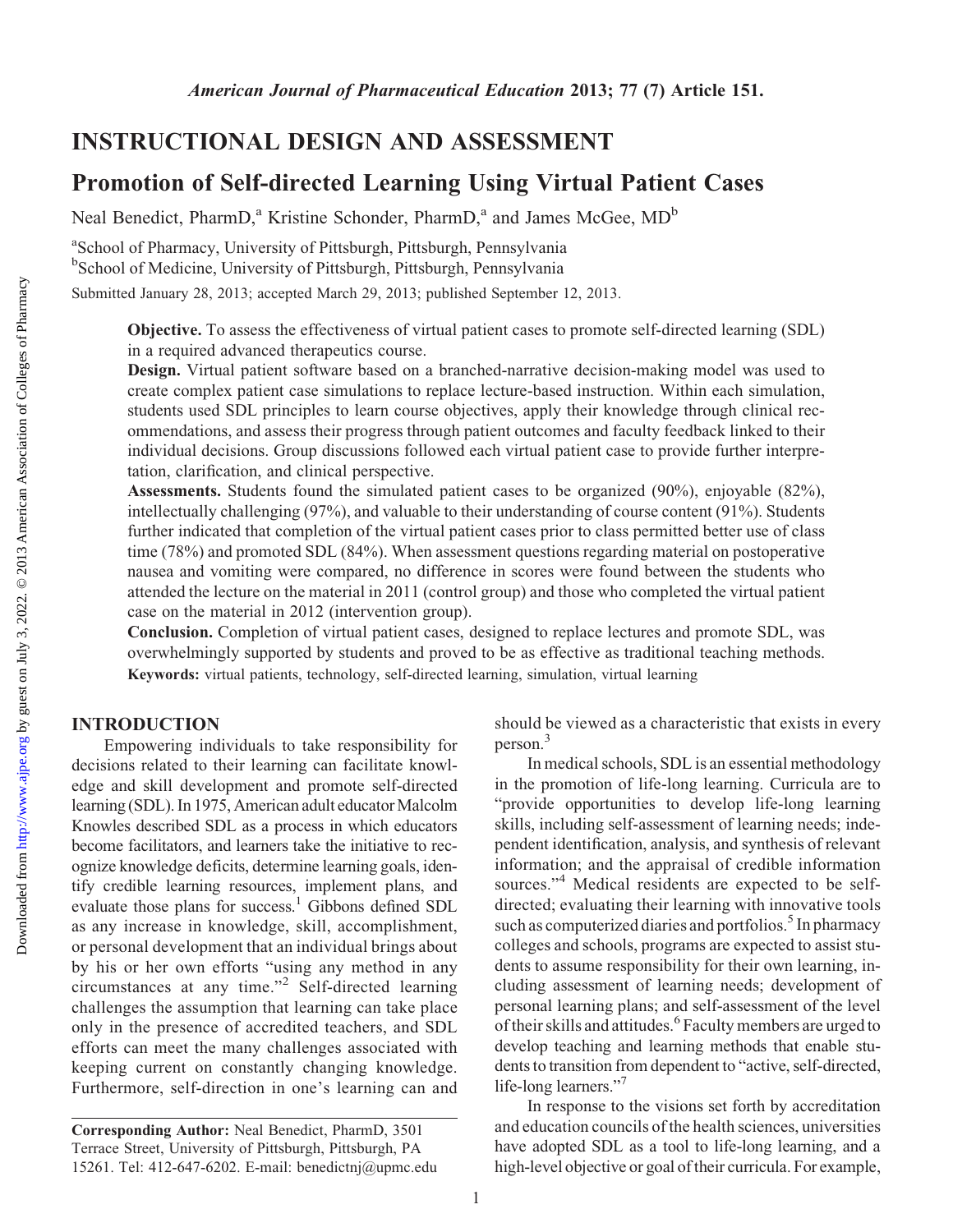graduates at the University of Pittsburgh School of Medicine are expected to "demonstrate a commitment to lifelong pursuit of learning,"<sup>8</sup> while University of Pittsburgh School of Pharmacy graduates, "... should be life-long learners who are able to recognize knowledge and skill deficits, formulate a learning plan, locate and interpret credible resources, and assess progress toward meeting learning goals."<sup>9</sup>

Though faculty members are responsible for providing a climate of learning that emphasizes SDL, enforcing the skills and attitudes necessary for its wholesale adoption can be neglected, and SDL principles can become assumed rather than imposed. As a result, despite numerous examples of SDL strategies published in the literature over the past decade,<sup>10-16</sup> trainees rarely receive explicit instruction in how to manage their own learning and their education is dominated by an "unreflective doing." $11,17$ Developing competence in SDL goes beyond acquiring a set of skills that allow the learner to solve problems. It involves the installation of an androgogic attitude towards learning, and for educators, it means preparing pharmacy graduates for a lifetime of learning. While classroom lectures, a common teaching method in higher education, may allow faculty members to disseminate large amounts of information to a vast number of students, it does little to promote the skills and attitudes of SDL.

While there has not been a study describing the use of virtual patients specifically to enforce SDL principles, studies suggesting the use of virtual patients to promote SDL have been published.<sup>18-20</sup> Virtual patients have been defined as computer programs that simulate lifelike clinical scenarios in which the learner becomes the health care professional making therapeutic decisions.<sup>21</sup> Virtual patients allow educators to assess student decisionmaking skills regarding course content in a safe, highfidelity environment, while allowing students to learn and err in private.<sup>22</sup> Patient simulation via virtual patient software has been used throughout higher education by multiple disciplines. $23-30$ 

The design, development, implementation, and assessment of a novel approach to integrate the skills and attitudes of SDL into an advanced therapeutics course within a pharmacy curriculum using virtual patient software is described. This teaching strategy combines educational technology with principles of social learning in order to supplant lecture and support learners in exercising autonomy related to the learning endeavor. Throughout this manuscript, SDL will be defined as the development of the skills and attitudes necessary to become an independent, confident, and life-long adult learner.

### DESIGN

Faculty members of the University of Pittsburgh School of Pharmacy purposed to modify the school's pedagogy to foster a learning environment centered on SDL. A teaching strategy was implemented that combined virtual patients that were designed to replace classroom lectures with principles of social learning. Goals developed to realize this purpose included: (1) to develop virtual patient cases that emphasized the principles of SDL and were capable of teaching course content; (2) to replace conventional teaching methods with virtual patient cases; (3) to enhance the quality of faculty contact time with students through the principles of social learning.

Faculty members used vpSim/DecisionSim virtual patient software (Decision Simulation LLC, Chadsford PA) developed by the Laboratory for Educational Technology at the University of Pittsburgh, to achieve project goals. Virtual patient cases developed through the vpSim platform make use of a branched-narrative model in which learners are presented with a challenge, given choices, and then provided with a consequence specific to their choice. Use of this model allows learner input to directly affect the outcomes of the virtual patient where appropriate recommendations will improve the simulated patient's condition, whereas suboptimal recommendations will worsen it. In vpSim, students become healthcare providers, making recommendations in authentic clinical scenarios. A more detailed description of this platform has been published. $31$ 

Branching throughout the simulation is unique to vpSim and was pivotal to this project. The decisions students make within the virtual patient software allowed for an individualized experience and the formation of a "learning path" specific to each student. The learning path was defined as the sequential decisions or recommendations made by the student in completing the simulation and the associated individualized feedback. By way of this learning path, students interacted with the course content and practiced SDL principles. Specifically, each learning path made available to students in the virtual patient software was structured so that course objectives (Table 1) were encountered through (1) recognition of knowledge deficits, (2) determination of learning goals, (3) identification of credible resources, (4) initiation of a plan, and (5) monitoring for the success of that plan. For example, student learning paths began with a complex patient scenario followed by a teaching tutorial meant to provide insight into the patient case and instruction of course objectives. Students were then asked to make a myriad of clinical decisions based on their understanding of tutorial content, and consequently course objectives. Students making appropriate decisions were re-challenged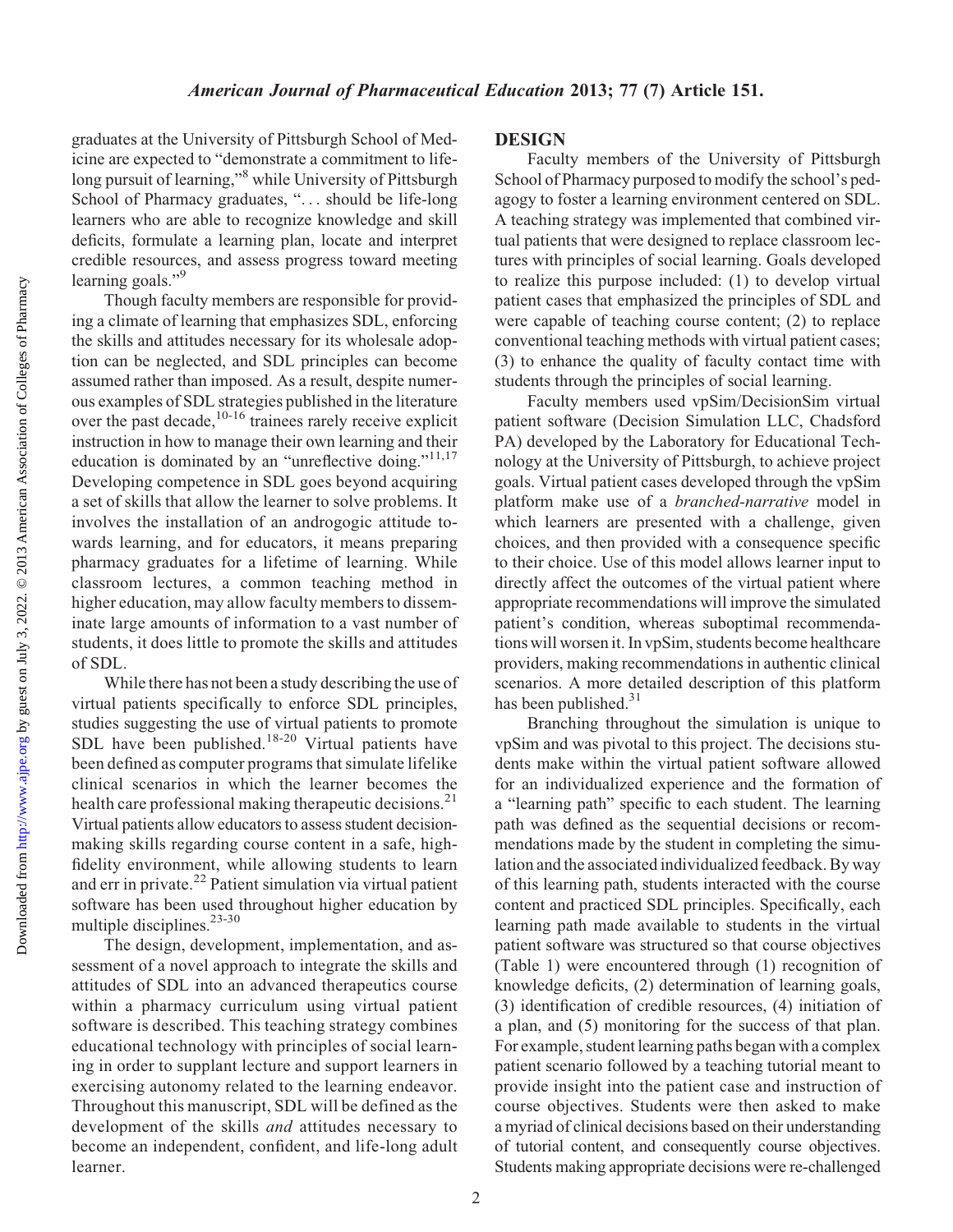Table 1. Learning Objectives Developed for Postoperative Nausea and Vomiting Virtual Patient Case Construction

Define postoperative nausea and vomiting (PONV) and recognize its consequences

- Identify key receptors involved in the nausea and vomiting response in order to determine the mechanism of action and toxicities for agents used in PONV.
- Recognize patient, anesthesia, and surgical related risk factors associated with PONV to design a PONV prophylaxis strategy.
- Evaluate the safety and efficacy of non-pharmacological management strategies for PONV prophylaxis.

Evaluate the safety and efficacy of pharmacological management strategies for PONV prophylaxis and treatment.

with more detailed questions to ensure understanding of content. Students answering incorrectly to any questions were directed to specific tutorials that allowed for further learning objective development and reinforcement of clinical skills.

Periodic quizzes and challenge screens were embedded into the simulation to test students' knowledge and skill levels. These assessments allowed students to gauge their progress towards course objectives and allowed faculty members to measure student learning. Additionally, a "summary" screen was presented to students at the conclusion of the simulation outlining their unique learning path. This summary screen allowed students to assess their individual progress towards course objectives as well as gauge their success with the SDL process.

Simulation content was derived from subject matter in Advanced Pharmaceutical Care II, a required 2-credit therapeutics course for third-year doctor of pharmacy (PharmD) students. $^{23}$  The course had regularly used completion of virtual patient cases via vpSim as a supplement to lecture, however, a strategy to use virtual patients to replace lecture and promote SDL has not been previously implemented.

For academic year 2012, the teaching virtual patients developed by course faculty members replaced lecture as the primary means of teaching foundational knowledge and skills of specific content in the course. Student completion of the simulations was mandatory prior to scheduled lecture time, but students were not graded on their success through the session. The virtual patients provided students "on-demand" curricular content as they were able to access and practice with the virtual patients as many times as they deemed necessary throughout the semester.

Three simulations were developed, replacing 3 of the 26 lecture hours in the course. The design of all 3 simulations followed an identical template, which was briefly

outlined above. Specific lectures that were converted into virtual patients included postoperative nausea and vomiting, chronic kidney disease, and anemia of chronic kidney disease. Faculty members chose these lectures based on length and position in the course's overall lecture series. For example, 1-hour lectures were more readily transformed into a virtual patient than 2-hour lectures. Also, faculty members did not want to disrupt the continuity of a "multi-lecture series" with a new teaching methodology.

By using the virtual patient cases to deliver foundational knowledge to students, faculty members could offer students a richer learning experience that maximized student-to-student and faculty-to-student interactions. This promoted the social learning principles of *live mod*eling, verbal instruction, and symbolic modeling in order for students to gain further interpretation, clarification, and clinical perspective of course content.<sup>32</sup> Social learning theorizes that learning occurs within a social context and that people learn from one another through the principles listed above.33 A large-group discussion was developed to follow completion of each virtual patient case. These discussions were designed to be led by students and facilitated by faculty members. Rather than passively learning course objectives through lecture, students actively applied the knowledge and skills that were developed through completion of the virtual patient cases. Learning was personalized as students used this time to debate aspects of course objectives and the virtual patient case. Individual students (or student groups) were called upon to elaborate on their decision making at pivotal points in the virtual patient case. The class then received feedback from faculty members as to the significance and impact of these decisions. At this point, faculty members could provide insight into how an expert might view or reason through a similar clinical scenario, promoting the live model principle of social learning.

Faculty members also endorsed the symbolic modeling principles of social learning through virtual-patient media. Specific components of the case were broken down so that students could understand the purpose behind the development of key segments. For example, faculty members were able to illustrate how an understanding of one concept (ie, risk factors) directly affected the student's decision making regarding a seemingly unrelated concept (ie, nonpharmacological prophylaxis strategies). Additionally, faculty members were able to demonstrate the importance of "learning to understand" vs "superficial recall" and how failure to grasp specific objectives manifested in a negative virtual patient outcome. A proposal submitted to the investigational review board at the University of Pittsburgh regarding investigation into the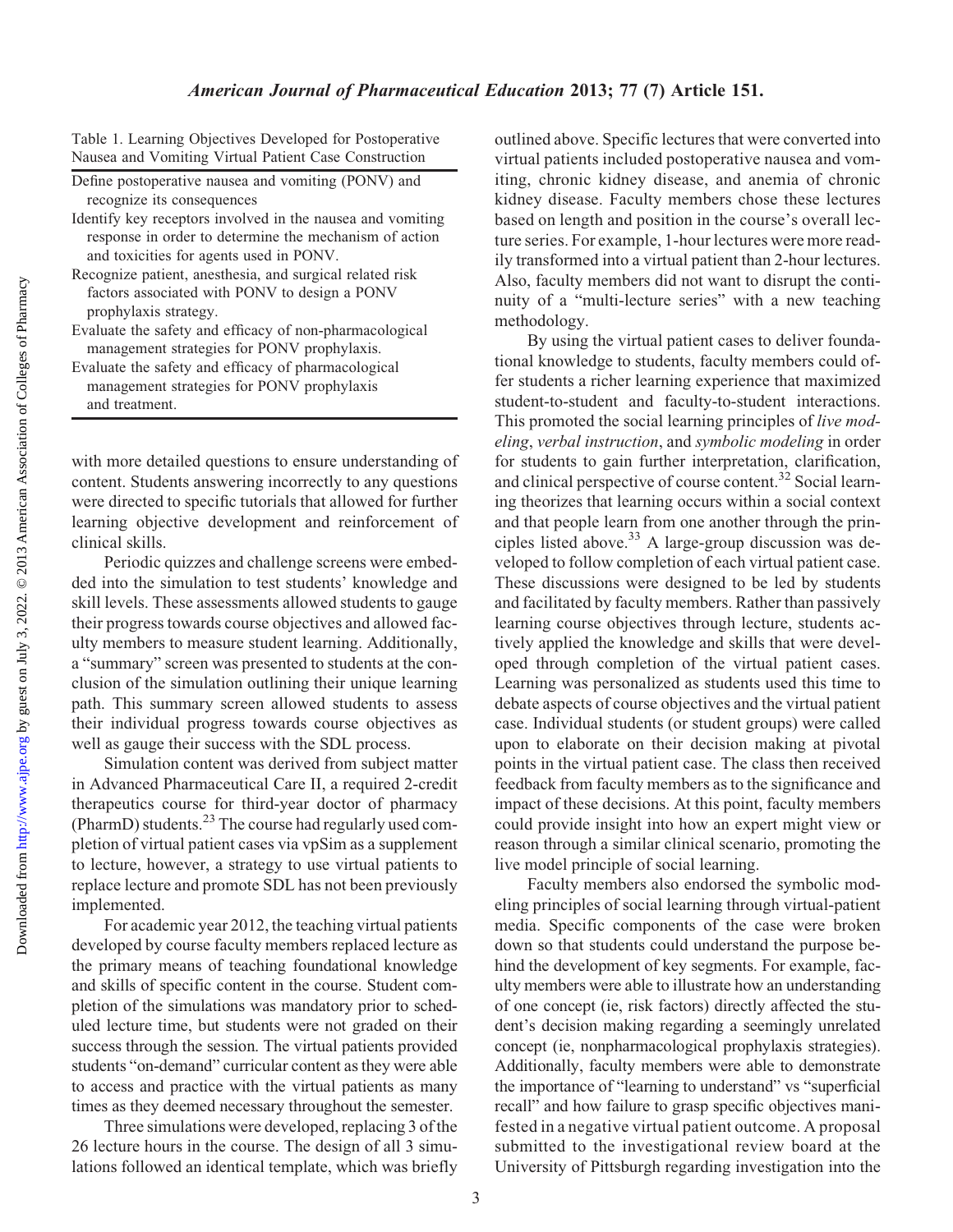effectiveness of this teaching methodology was approved under an exempt status.

### EVALUATION AND ASSESSMENT

Learning of postoperative nausea and vomiting objectives using conventional teaching methods was collected from 106 students enrolled in the course in 2011 (Figure 1). Students' baseline knowledge was evaluated by a multiple-choice pretest and knowledge acquisition was measured through a multiple-choice posttest. Retention of knowledge was evaluated by questions on the final examination. Pretest, posttest, and examination questions were not identical, but were designed to be similar in both content and difficulty. Similar content was achieved by constructing all tests from the same predefined learning objectives. Also, an equal number of learning objectives were measured between each set of tests. Similar question difficulty between the tests was ensured by designing each question to assess a specific learning activity level within Bloom's Taxonomy.<sup>34</sup> An equal number of learning activity levels were assessed between tests as well. Following the design of the pretest, posttest, and examination questions, face validity was established through (1) an expert pharmacy faculty panel and (2) testing pharmacists and student pharmacists at varying levels of training (ie, fourth-year student, first-year resident, second-year resident, and pharmacy faculty member).

To evaluate learning and knowledge retention using the new teaching method, identical pretest, posttest, and final examination questions were administered to 106



Figure 1. Flow diagrams depicting the evaluation and assessment of conventional teaching methods and the new teaching method.

students in the 2012 class (Figure 1). Students in the 2012 class did not have access to tests and examinations from the previous year. Ability of the teaching strategies to promote learning and knowledge retention was evaluated by comparing the pretest, posttest, and final examination scores of academic year 2011 to corresponding scores of the 2012 class. Students' perceptions and satisfaction were collected by survey instruments administered at the end of the term. At no point did results from pretests, posttests, or satisfaction survey instruments affect the students' overall grade in this course. Students were mandated to complete all simulations for the course but could withdraw from the research (surveys, pretests, posttests) at any time.

Perceptions of using virtual patient cases to replace lecture were collected from 68 students (Table 2). Students were considered to be in agreement with each statement if they indicated "to a moderate degree," "to a considerable degree," or "to a very high degree." The majority of students found the virtual patient modules/portion of the course to be organized (90%), appropriate in content (88%), enjoyable (82%), intellectually challenging (97%), and contributing to their understanding of course content (91%). Students also indicated that completion of the virtual patient cases prior to class permitted better use of class time (78%), in addition to allowing students to become better self-directed learners (84%). Only 7% and 5% of students answered "hardly at all" to the previous 2 statements, respectively. However, when asked to rank their preferred learning method in acquiring new knowledge (Table 3), students chose direct instruction (37%) over virtual patients (30%) and problem-based learning (PBL) (26.5%).

Table 4 summarizes the effectiveness of the teaching methodology in comparison to classroom lectures. Pretest and posttest scores with each teaching methodology for postoperative nausea and vomiting were evaluated. All students' scores on each question improved significantly  $(p<0.001)$  from pretest to posttest for both academic years 2011 and 2012. Median scores increased significantly (2 to 5;  $p<0.001$ ) from pretest to posttest in both academic years as well.

Retention of postoperative nausea and vomiting concepts, captured from final examination scores, was similar in both groups 86% vs 89%,  $p<0.920$ ) for question 4 and 91% vs 98% ( $p$ <0.695) for question 28) (Table 5). No difference was found between academic years 2011 and 2012.

### **DISCUSSION**

Instructors of health science curricula are tasked with developing teaching methods that can facilitate learning while instilling a sense of professionalism, critical thinking,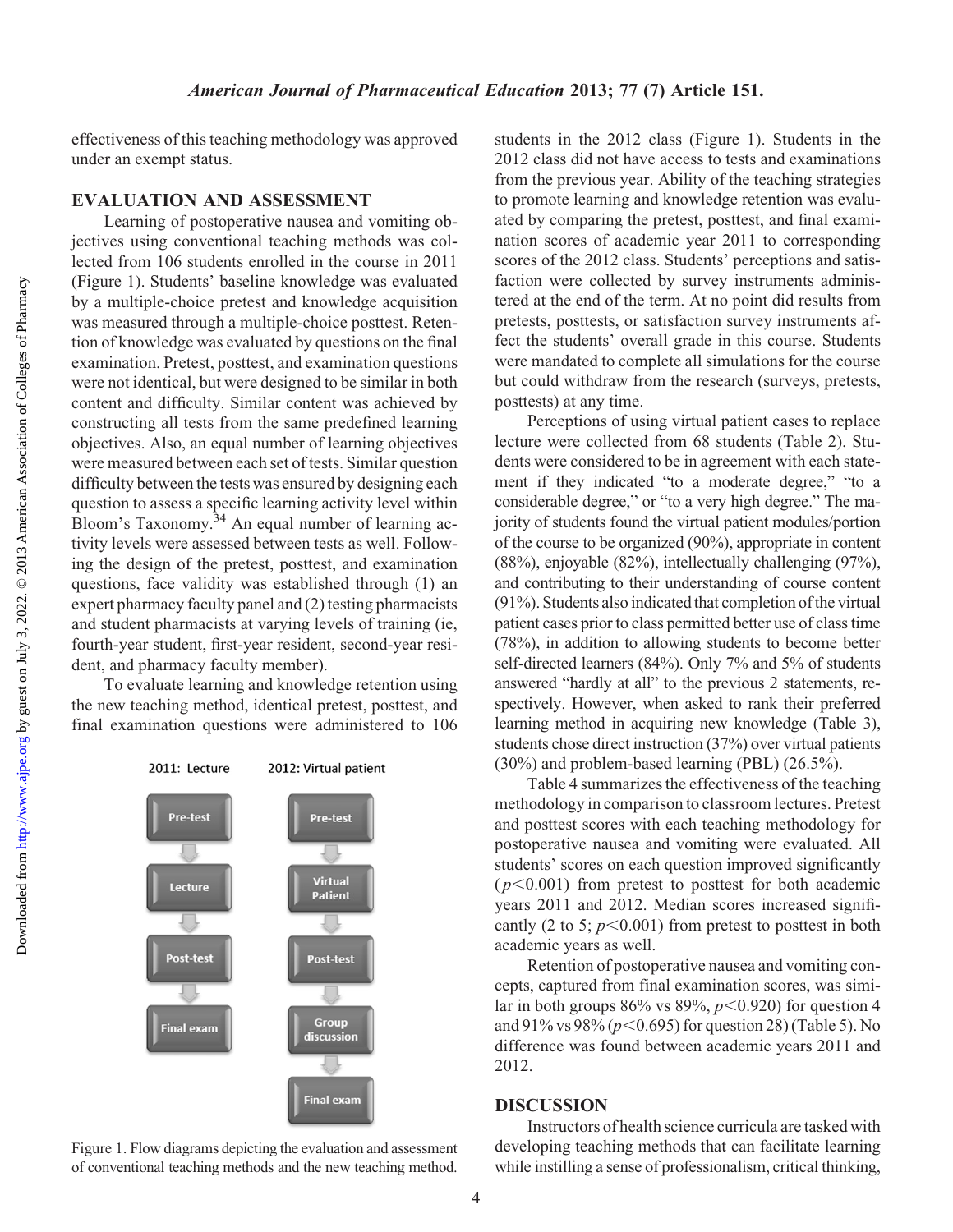Table 2. Third-Year Pharmacy Students' Perceptions of Teaching Methodology That Included Virtual Patient Casework and Large Group Discussion

|                                                                                                             | Student Responses, No. (%) |                             |                                   |                                       |                                 |
|-------------------------------------------------------------------------------------------------------------|----------------------------|-----------------------------|-----------------------------------|---------------------------------------|---------------------------------|
| <b>Statement</b>                                                                                            | <b>Hardly</b><br>at All    | To a Small<br><b>Degree</b> | To a<br>Moderate<br><b>Degree</b> | To a<br>Considerable<br><b>Degree</b> | To a Very<br><b>High Degree</b> |
| Virtual patient content was appropriate $(n=68)$                                                            | 3(4.4)                     | 5(7.4)                      | 12(17.6)                          | 22(32.4)                              | 26(38.2)                        |
| Virtual patient covered the stated objectives $(n=67)$                                                      | 2(3.1)                     | 2(3.1)                      | 16(23.8)                          | 17(25.3)                              | 30(44.7)                        |
| Virtual patient was well organized $(n=68)$                                                                 | 2(2.9)                     | 5(7.4)                      | 14(20.6)                          | 26 (38.2)                             | 21(30.9)                        |
| I was intellectually challenged with the<br>virtual patient $(n=67)$                                        | 1(1.5)                     | 1(1.5)                      | 16(23.8)                          | 22(32.4)                              | 27(39.7)                        |
| Virtual patient contributed to my understanding<br>of course content $(n=68)$                               | 3(4.4)                     | 3(4.4)                      | 11(16.2)                          | 23(33.8)                              | 28 (41.2)                       |
| I enjoyed the virtual patient $(n=67)$                                                                      | 5(7.5)                     | 7(10.4)                     | 11(16.4)                          | 25(37.3)                              | 19(28.4)                        |
| Completing the virtual patient before lecture allowed<br>for better use of class time $(n=68)$              | 5(7.4)                     | 10(14.7)                    | 16(23.5)                          | 20(29.4)                              | 17(25.0)                        |
| Completing the virtual patient before class allowed<br>me to become a better self-directed learner $(n=68)$ | 4(5.9)                     | 7(10.3)                     | 17(25.0)                          | 25(36.8)                              | 15(22.0)                        |

and life-long learning consistent with contemporary practitioners and adult learners.4,6 Self-directed learning is a necessity for life-long learners, a vital component to critical-thinking, and an essential for graduates of higher education. While SDL is recognized by many curricula to be imperative for student development, $8,9$  its principles can be overlooked and assumed rather than enforced.<sup>11,17</sup> Consequently, the design and development of strategies for higher education faculty members to teach fundamental knowledge and skills using the tenets of adult learning, such as SDL, are crucial if programs hope to graduate independent professionals with effective problem-analysis skills.

The project goals were achieved in that 3 virtual patient cases were designed, developed, and implemented to promote the principles of SDL and replace lectures, without compromising learning integrity. This teaching method is capable of personalizing learning for students, while offering faculty members an alternate approach to

Table 3. Learning Preferences for Knowledge Acquisition Reported by Students After Exposure to Virtual Patient Casework and Large Group Discussions  $(n=68)$ 

| <b>Teaching Method</b>                        | <b>Student</b><br>Responses,<br>No. $(\% )$ |
|-----------------------------------------------|---------------------------------------------|
| Lecture; large group, passive learning        | 25(36.8)                                    |
| Virtual patients; individual, active learning | 21(30.1)                                    |
| Problem-based learning;                       |                                             |
| small group, active learning                  | 18(26.5)                                    |
| Readings from literature and/or textbook      |                                             |
| individual, active learning                   | 4 (5.9)                                     |

facilitate learning of new knowledge and skills. Our strategy incorporated educational technology with social learning principles in motivating students to practice a degree of autonomy as it related to the learning endeavor. This teaching method substituted lecture with virtual patient cases, cultivating an SDL attitude in students as they took responsibility for what and how they should learn course objectives. In addition, all learning paths within the virtual patient cases introduced and emphasized the principles of SDL so that students could practice the skill. Finally, large group discussion followed each virtual patient case, emphasizing social learning principles and allowing for further refinement of students' knowledge and skills.

Student satisfaction was high with this teaching method and met the expectations of millennial students who are digital natives and consequently more acclimated to learn in a technology-enhanced environment.<sup>35</sup> Similar to previously published virtual patient studies in higher education, $2^{3,24,28,36-38}$  our students found completion of virtual patient cases to be helpful, enjoyable, and challenging. The majority of students (78%) indicated that replacing lecture with virtual patients cases allowed for better use of faculty contact time with them. Most students also agreed (84%) that completing the virtual patient prior to class allowed them to become better self-directed learners.

However, despite positive reviews, students chose lectures over virtual patient technology and PBL when asked to rank their preferred learning methods to acquire new knowledge. This was a surprising yet somewhat expected finding, likely reflecting the view that some individuals are incapable of engaging in SDL because of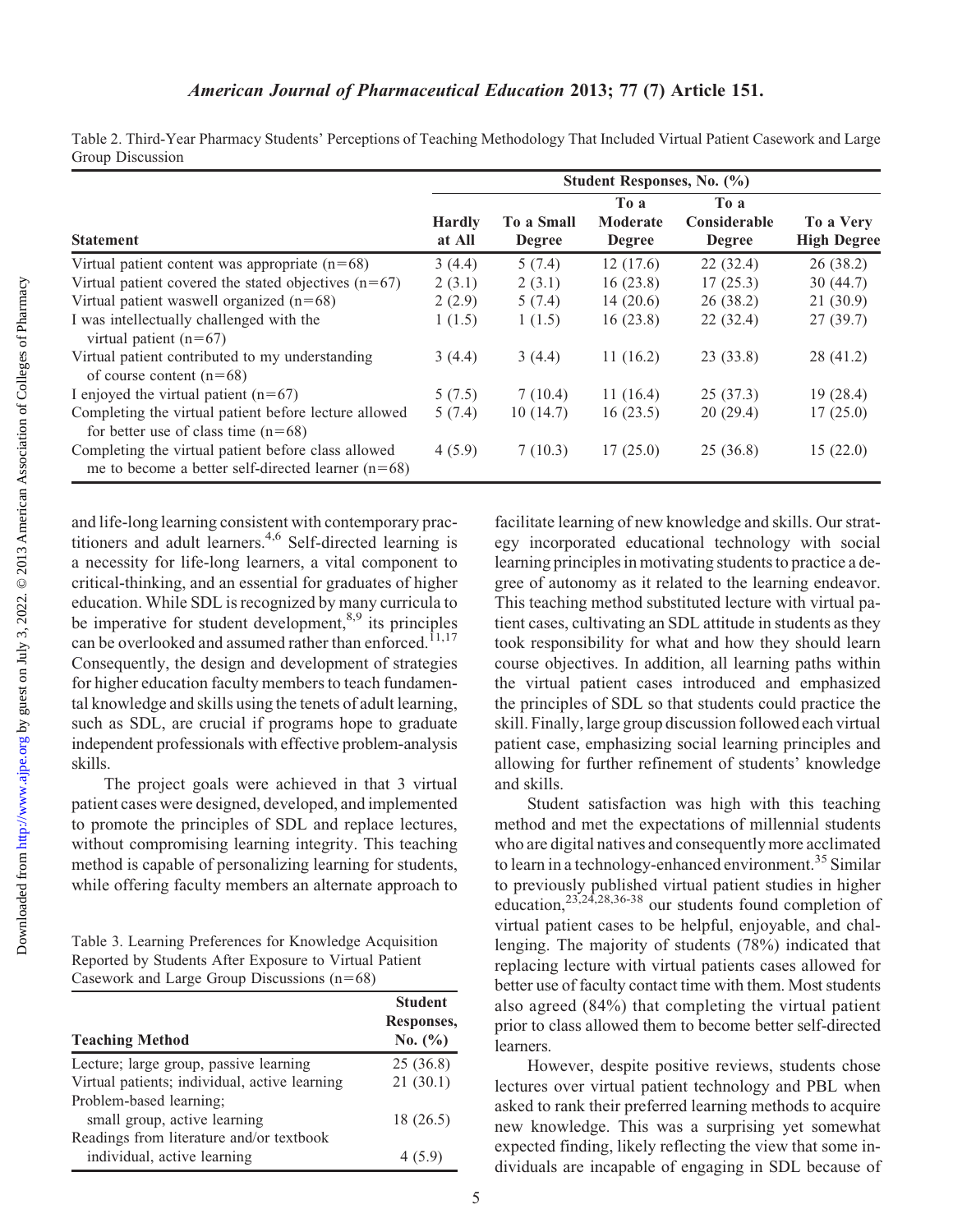| j            |  |
|--------------|--|
| j            |  |
| j            |  |
|              |  |
|              |  |
|              |  |
|              |  |
|              |  |
|              |  |
|              |  |
|              |  |
|              |  |
|              |  |
| ו<br>גו      |  |
|              |  |
| ś            |  |
| į            |  |
|              |  |
|              |  |
|              |  |
|              |  |
|              |  |
|              |  |
|              |  |
| $\mathbf{r}$ |  |
|              |  |
| ١            |  |
|              |  |
| ļ<br>Ι       |  |
|              |  |
|              |  |
|              |  |
|              |  |
|              |  |

| Table 4. Comparison of Correct Responses on Examination Questions Between Third-Year Pharmacy Students Learning Through Lectures and Those Learning Through<br>Virtual Patient Casework With Large Group Discussion |                                    |                                                       |                                    |  |
|---------------------------------------------------------------------------------------------------------------------------------------------------------------------------------------------------------------------|------------------------------------|-------------------------------------------------------|------------------------------------|--|
| 2011 Lecture-based Instruction                                                                                                                                                                                      |                                    | 2012 Virtual Patient Cases and Large Group Discussion |                                    |  |
|                                                                                                                                                                                                                     | Answered                           |                                                       | Answered                           |  |
|                                                                                                                                                                                                                     | Correctly, % <sup>3</sup>          |                                                       | Correctly, % <sup>3</sup>          |  |
| Juestion                                                                                                                                                                                                            | Pre <sup>b</sup> Post <sup>c</sup> | Question                                              | Pre <sup>d</sup> Post <sup>e</sup> |  |

#### Question  $P_{\rm{P}}$  Post $^{\rm{e}}$  Post $^{\rm{e}}$  Post $^{\rm{e}}$ 99 100 95 83  $\overline{5}$ Which of the following will increase PONV risk? 78 50 99 Which of the following will decrease PONV risk? 67 40 99 72 47 100 62 8 95 63 49 83 66 61 91  $\overline{4}$  $47$  $\infty$  $\overline{6}$  $\overline{6}$ 8 67 72  $\mathcal{O}$ G3 repair. Regional anesthesia will be used; surgeons repair. Regional anesthesia will be used; surgeons 65 yo female experiencing severe emesis and retching 84 40 87 65 yo female experiencing severe emesis and retching Home meds: warfarin, salmetrol/fluticasone inhaler A 22 yo male presents to the hospital for right elbow Home meds: lisinopril, metoprolol, atorvastatin Home meds: warfarin, salmetrol/fluticasone inhaler 79  $14$  86 A 22 yo male presents to the hospital for right elbow hour after undergoing CABG surgery. General hours. Droperidol 0.625mg IV was administered 1 hour after undergoing CABG surgery. General hours. Droperidol 0.625mg IV was administered anesthesia was used; and the procedure lasted 2 Which of the following will decrease PONV risk? anesthesia was used; and the procedure lasted 2 Pmhx: prostate cancer, pulmonary embolism, Pmhx: prostate cancer, pulmonary embolism, General anesthesia will be used; surgeons General anesthesia will be used; surgeons Social hx: (-) EtOh, (+) smoking, (-) drugs 1) smoking, (-) drugs would be *most* appropriate in this patient?<sup>f</sup> would be *most* appropriate in this patient?<sup>f</sup> would be *most* appropriate in this patient?<sup>f</sup> would be *most* appropriate in this patient?<sup>f</sup> estimate the procedure at  $<$  30 minutes.  $<$  30 minutes. the drug droperidol; citing fatal instances In 2001, the Food and Drug Administration the drug droperidol; citing fatal instances 83 69 100 In 2001, the Food and Drug Administration Given the above information, which of the Given the above information , which of the 82 yo male prepared for prostate resection. following PONV prophylactic strategies Given the above information, which of the Given the above information, which of the issued a "black box" warning regarding 82 33 80 82 yo male prepared for prostate resection. following PONV prophylactic strategies estimate the procedure at 90 minutes. Given the above information, which of the following PONV prophylaxis strategies Given the above information, which of the issued a "black box" warning regarding of which of the following arrhythmias? estimate the procedure at 90 minutes of which of the following arrhythmias? following PONV prophylaxis strategies following PONV treatment strategies following PONV treatment strategies Home meds: albuterol inhaler PRN Social hx: (-) Etoh, smoking, drugs Home meds: hydrocodone/acetaminophen, ASA Home meds: albuterol inhaler PRN Social hx: (-) alcohol, smoking, drugs strates and strates are seen as the social haring strates are seen as the smoking, drugs would be most appropriate?<sup>f</sup> would be most appropriate?<sup>f</sup> COPD, nausea/vomiting hx at the end of the procedure. estimate the procedure at at the end of the procedure. COPD, nausea/vomiting hx  $+$ ) smoking, (-) drugs  $+$ ) smoking, (-)  $\frac{1}{2}$  drugs  $\frac{1}{2}$ Pmhx: Asthma Pmhx: osteoarthritis Pmhx: Asthma 99 86 80 100 87 50  $69\,$  $\overline{1}$ 33  $\overline{4}$ All comparisons between pre- and post-tests were significant ( $p < 0.001$ ). 78 79 83 82 84 <sup>a</sup> All comparisons between pre- and post-tests were significant (p "black box" warning to which of the following agents General anesthesia was used; and the procedure lasted General anesthesia was used; and the procedure lasted 1 hour. Ondansetron 8 mg IV was administered at the "black box" warning to which of the following agents 1 hour. Ondansetron 8 mg IV was administered at the anesthesia will used; surgeons estimate procedure 1 hour after undergoing an emergent appendectomy. anesthesia will used; surgeons estimate procedure used; surgeons estimate the procedure at 90 mins 22 yo female experiencing severe emesis and retching hour after undergoing an emergent appendectomy used; surgeons estimate the procedure at 90 mins 22 yo female experiencing severe emesis and retching aparoscopic surgery. General anesthesia will be laparoscopic surgery. General anesthesia will be Given the above information, which of the following following PONV prophylactic strategies would be Given the above information, which of the following following PONV prophylactic strategies would be Home meds: hydrocodone/acetaminophen, ASA Which of the following will increase PONV risk? Home meds: lisinopril, metoprolol, atorvastatin Citing fatal instances of torsades de pointes, the Citing fatal instances of torsades de pointes, the PONV prophylactic strategies would be most PONV prophylactic strategies would be most Social hx:  $(+)$  EtOh,  $(+)$  smoking,  $(-)$  drugs Pmhx:Hypertension, hyperlipidemia, motion 75 yo male prepared for a heart cath. Regional Food and Drug Administration has issued a 75 yo male prepared for a heart cath. Regional Pmhx:Hypertension, hyperlipidemia, motion Food and Drug Administration has issued a would be *most* appropriate in this patient?<sup>f</sup> would be *most* appropriate in this patient?<sup>f</sup> Given the above information, which of the Given the above information, which of the Given the above information, which of the A 51 yo female is prepared for abdominal Given the above information, which of the A 51 yo female is prepared for abdominal Social hx: (-) alcohol, smoking, drugs following PONV treatment strategies following PONV treatment strategies Median score ( $n=406$ ): 2 (range 0-5). 5406): 2 (range 0-5). appropriate in this patient?<sup>f</sup> appropriate in this patient?<sup>f</sup> end of the procedure. end of the procedure. Pmhx: osteoarthritis  $<$  30 minutes. most appropriate?<sup>f</sup> most appropriate?<sup>f</sup> sickness history sickness history used in PONV? used in PONV? b Median score (n Social hx: ( ,at ō

Median score  $(n=406)$ : 5 (range 3-5).

c

 Median score (n 5406): 5 (range 3-5).

<sup>d</sup> Median score ( $n=330$ ): 2 (range 0-5). Median score (n 5330): 2 (range 0-5).

<sup>e</sup> Median score (330): 5 (range 3-5). Median score (330): 5 (range 3-5).  $\overline{\phantom{a}}$ 

Denotes testing of highest levels of learning activity (ie, Application, Synthesis, Evaluation) based on Bloom's Taxonomy.<sup>0</sup> Denotes testing of highest levels of learning activity (ie, Application, Synthesis, Evaluation) based on Bloom's Taxonomy.0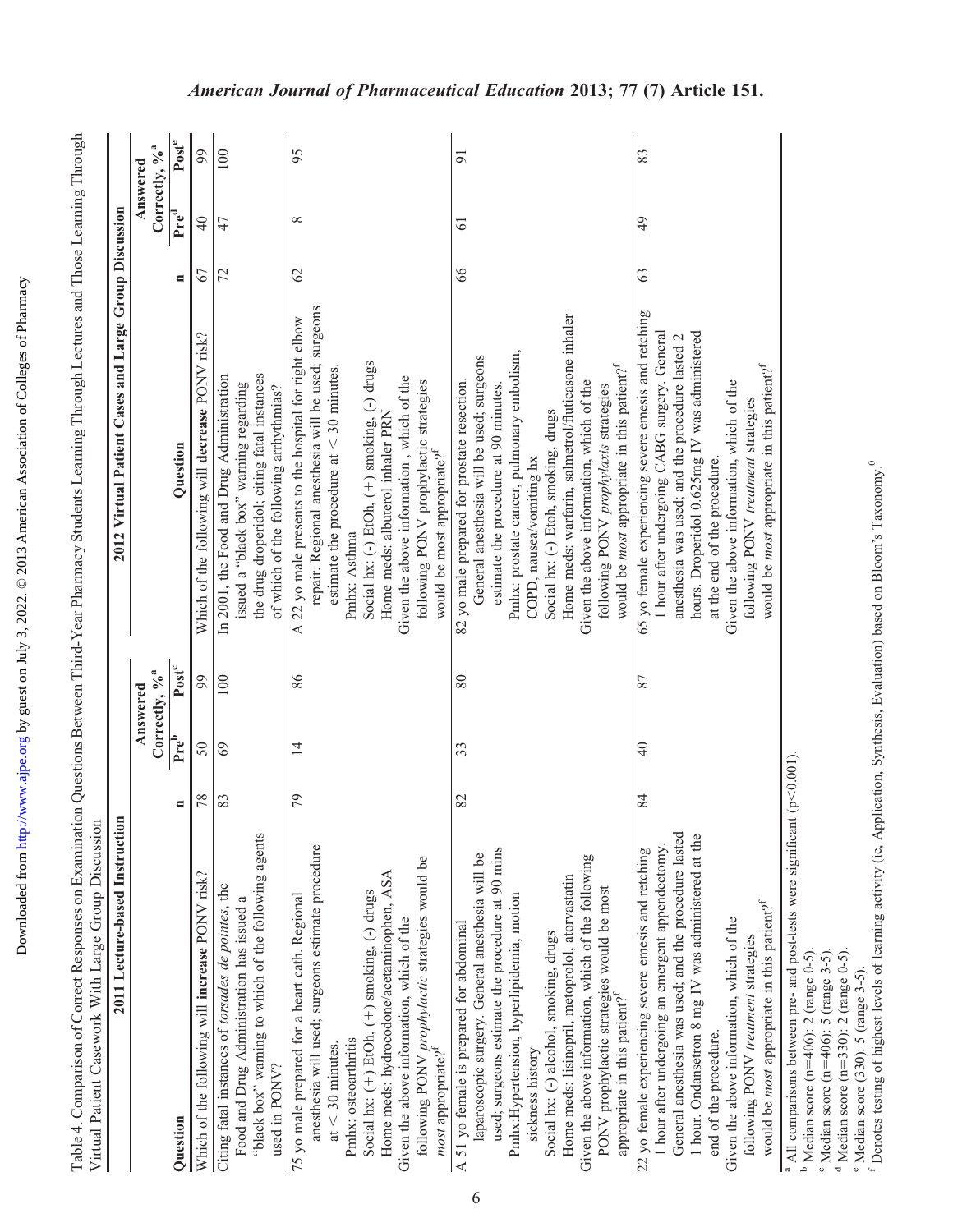Table 5. Student Final Examination Scores for Postoperative Nausea and Vomiting Questions in Academic Years 2011 and 2012

|                                                                | <b>Questions Answered</b><br>Correctly, $\%$ <sup>b</sup> |                     |  |
|----------------------------------------------------------------|-----------------------------------------------------------|---------------------|--|
| <b>Question Content</b>                                        | 2011<br>$(n = 107)$                                       | 2012<br>$(n = 106)$ |  |
| Evaluation and application<br>$($ prophylaxis $)$ <sup>a</sup> | 86                                                        | 89                  |  |
| Knowledge<br>(prophylaxis/ treatment options)                  | 99                                                        | 99                  |  |
| Knowledge<br>(baseline risk reduction)                         | 97                                                        | 100                 |  |
| Evaluation and application<br>$(treatment)^a$                  | 91                                                        | 98                  |  |

<sup>a</sup> Denotes testing of highest levels of learning activity (ie, application, synthesis, evaluation) based on Bloom's Taxonomy.30

<sup>b</sup> No comparisons were significant.

lack of independence, lack of confidence, and/or lack of resources.<sup>39</sup> Not all learners prefer the self-directed option and many educators question its worth.<sup>40,41</sup> To compound the issue, our students are likely in a cognitive transition from adolescent to more adult-learning behaviors. Only 44% of first-year pharmacy students at the University of Maryland achieved a "high" SDL readiness score.<sup>42</sup> This is comparable to results from our study, as only a third of third-year pharmacy students indicated that they would prefer to develop new knowledge through SDL.

These data are further evidence of the need for faculty members to develop innovative strategies to teach foundational concepts through adult-learning principles. Researchers have theorized that when students' formal schooling consists of passively receiving information from instructors, their skills at monitoring and managing their own learning may be poorly developed and their commitment to actively manage their own learning will be lacking.<sup>43</sup> This is likely the case with the pharmacy students in this study as most preferred listening to a lecture over participating in learning strategies that incorporated SDL for new knowledge and skill acquisition. Selfdirected learning is both a set of skills to be developed and an attitude towards learning. While students may be required to practice the skill (eg, recognize knowledge deficits, develop learning goals, etc), a commitment to learning through SDL must be made by the individual.

As mentioned above, our teaching strategy may have subjected students to a learning environment with which many were unaccustomed. Most of the students had been exposed to  $16+$  years of conventional, lecture-based, passive-learning techniques. Introducing an educational technology to supplant their traditions, perceptions, and expectations of learning was both novel and radical. Despite this, results from pretests, posttests, and final examinations showed student learning and knowledge retention to be equivalent to established techniques. Students improved significantly from pretest to posttest in the group of students who were taught course objectives through lectures and the group of students who were taught the same material through virtual patient cases. Similarly, students did remarkably well on final examination questions related to postoperative nausea and vomiting; even in questions testing higher levels of learning activity and no difference was found when comparing final examinations scores between the 2 groups.

The potential advantages of this innovative approach to students and faculty members should not be overshadowed by the absence of demonstrable benefits from this study. While student expectations were met and learning integrity was preserved, completion of virtual patient cases with large group discussion to promote SDL and replace lecture offers a multitude of other rewards. Faculty members can immerse students in a learning environment that promotes the skills and attitudes of SDL, an androgogic learning behavior central to the adult learner and contemporary healthcare professional. Active learning replaces passive instruction while students are provided on-demand curricular content. Learning can be personalized to the individual as students lead large group discussions and faculty members serve only as facilitators. The strategy enhances the teaching mission of the schools of pharmacy and medicine by promoting life-long learning principles through demonstration and repetition of SDL skills and attitudes.<sup>8,9</sup> Finally, using virtual patient and group discussion to promote SDL and replace lecture aligns with the accreditation standards and educational outcomes of the health sciences, which expect curricula to provide opportunities to develop life-long learning skills and enable students to transition from dependent to active, self-directed learners.<sup>4-7</sup>

Obstacles to implementing any technology in the classroom can be grouped into 3 key areas: cultural, process, and academic.44 Cultural obstacles are those related to the attitudes of the institution towards technology and pedagogy. Process obstacles address workflow assessments to ensure seamless adoption. Academic obstacles deal with the degree to which the technology meets the pedagogical goals of the university or the extent to which the technology enhances the educator's ability to engage students.

While any one of these obstacles is sufficient to derail the implementation of well-intentioned educational technology, we found process obstacles to be the most challenging. The faculty time commitment required to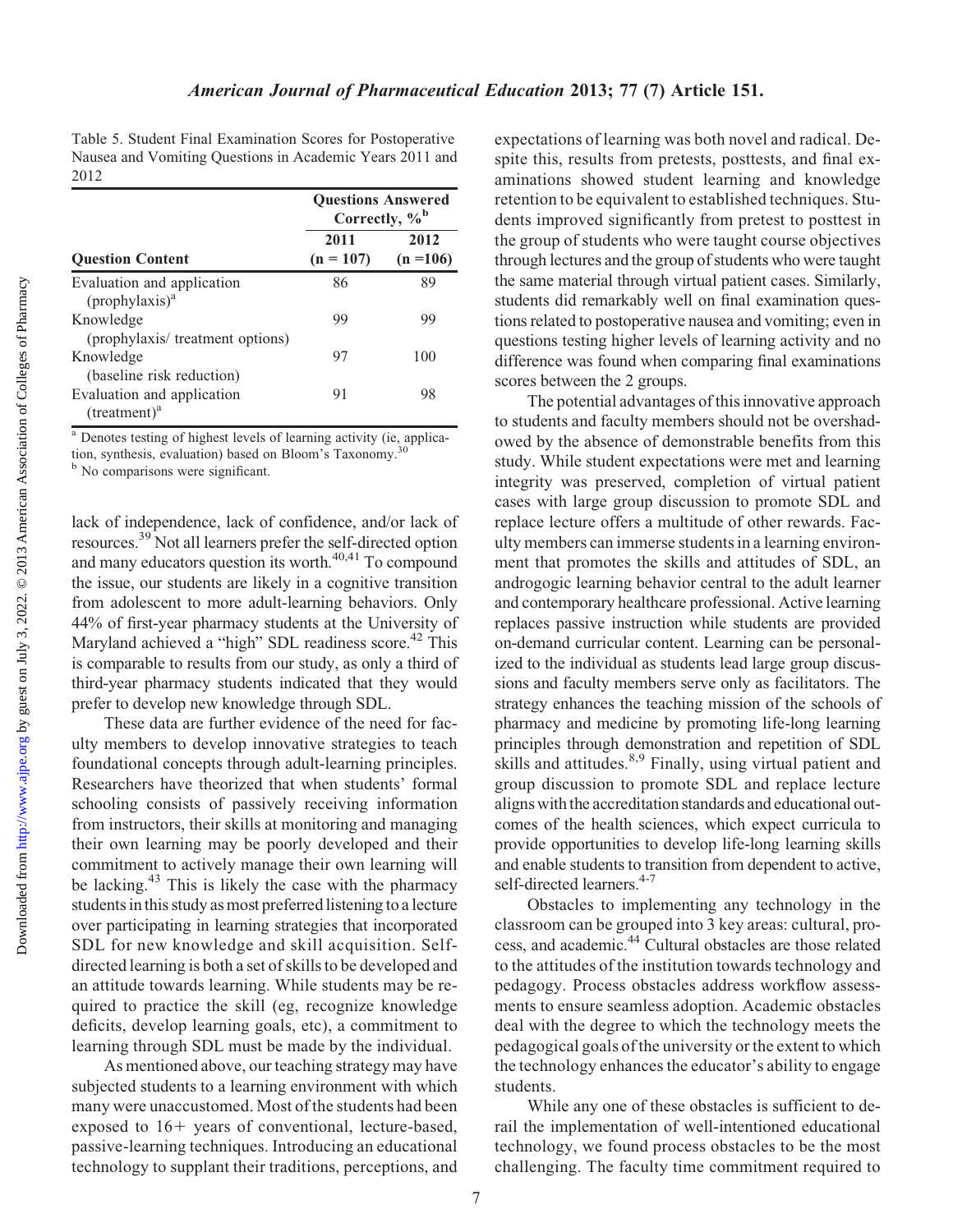design, develop, and implement such a teaching strategy is extensive. The virtual patient teaching template alone took over 50 hours to create; however, now that the template has been developed, subsequent lectures can be readily converted into virtual patient teaching cases. Also, even though the students were encouraged to lead the large group discussion, careful preparation was required by faculty members in order to effectively facilitate the learning experience.

A second obstacle, and one that is more cultural in nature, involves student learning with our strategy. Not all students learn as effectively through virtual patient cases designed to promote SDL. Therefore, using multiple teaching methods in a course is necessary to ensure all learners are supported.

There were several limitations to this study. In the 2011 control group, students did well on posttests following the lecture which may be attributable to (1) the close proximity in time of delivery of the posttest questions and the learning technique, and (2) "cuing" from pretest questions taken only an hour before the posttest. Cuing was less of an issue for students in the virtual patient group as posttests were taken prior to the group discussion, which was typically days after completion of the virtual patient case.

An unexpected finding from the study was that students in the lecture group retained course content to the same degree as students in the virtual patient case group. While this may certainly be the case, it may also reflect a poor measure used to assess knowledge retention. From a qualitative perspective, the final examination may not truly measure "retention" as, among other confounders, most students review and relearn course content immediately before a final examination. Quantitatively, our analysis consisted of only 4 questions on the final examination. Hence, it is difficult to relate performance with method of instruction using final examination questions as the assessment. In the future, a better measure of knowledge retention might include an unscheduled test with 10 or more questions administered prior to the final examination, or some type of assessment administered after the course has concluded (ie, in the fourth year).

## SUMMARY

Self-directed learning personalizes education to the learning needs of the individual, while motivating students to develop autonomy related to the learning endeavor. Self-directed learning skills are a necessity for life-long learners, a vital component to critical-thinking, an essential for graduates of higher education, and a characteristic that should be thought to exist in every person. Educational technologies may provide educators a means

of implementing teaching methods that facilitate learning, while instilling a sense of professionalism, critical thinking, and self-directedness consistent with contemporary practitioners and adult learners. Through virtual patient cases and large group discussion, this project met the expectations of the millennial student, facilitated learning and knowledge retention, successfully replaced passive instruction with active learning, provided ondemand curricular content to students, enhanced the teaching mission of the schools, and aligned with accreditation standards and educational outcomes established for the health sciences.

## ACKNOWLEDGEMENT

This project was funded by an Innovation in Education Award received in 2011 from the University of Pittsburgh Office of the Provost's Advisory Council on Instructional Excellence. The authors thank Susan Meyer, PhD, Associate Dean of Education at the University of Pittsburgh School of Pharmacy, for her vision, guidance, and inspiration throughout this project. Authors gratefully acknowledge the support of the Laboratory for Educational Technology at the University of Pittsburgh.

### REFERENCES

1. Knowles, M. Self-Directed Learning: A Guide for Learners and Teachers. New York: Association Press; 1975.

2. Gibbons, M. The Self-Directed Learning Handbook: Challenging Adolescent Student to Excel. San Francisco: Jossey-Bass Publishers; 2002.

3. Hiemestra R. Self-directed learning. In: Husen T, Postlethwaite TN, eds. The International Encyclopedia of Education, 2nd ed. Oxford: Pergamon Press; 1994.

4. Function and Structure of a Medical School. Standards for Accreditation of Medical Education Programs Leading to the MD Degree. http://www.lcme.org/functions.pdf. Accessed July 25, 2012. 5. Accreditation Council for Graduate Medical Education. ACGME program requirements. http://www.acgme-2010standards.org/pdf/ Common\_Program\_Requirements\_07012011.pdf Accessed June 3, 2012.

6. Accreditation Council for Pharmacy Education. Accreditation standards and guidelines for the professional program in pharmacy leading to the doctor of pharmacy degree. http://www.acpe-accredit. org/pdf/ACPE\_Revised\_PharmD\_Standards\_Adopted\_Jan152006.pdf. Accessed July 3, 2012.

7. Center for the Advancement of Pharmaceutical Education (CAPE). Educational outcomes 2004. http://www.aacp.org/ resources/education/Documents/CAPE2004.pdf. Accessed July 5, 2012.

8. University of Pittsburgh School of Medicine. Learning objectives of the MD curriculum. http://www.omed.pitt.edu/ curriculum-committee/learning-objectives.php. Accessed January 26, 2012.

9. University of Pittsburgh School of Pharmacy. Curricular outcomes. http://wikis.pharmacy.pitt.edu/groups/PharmDHandbook/ wiki/3db92/Curricular\_Outcomes.html. Accessed January 28, 2011.